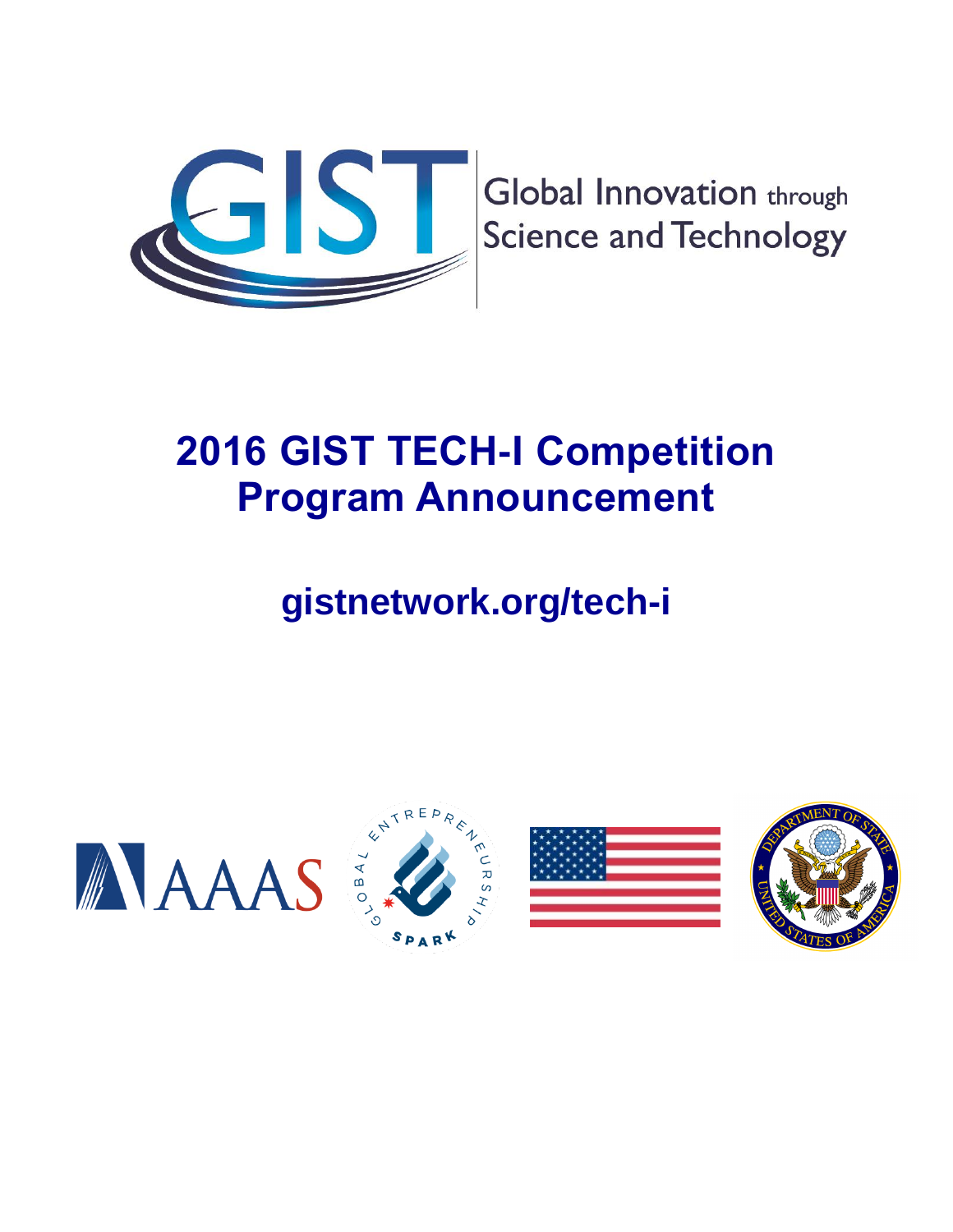# **I. Competition Snapshot**

| <b>Competition Launch</b>                        | December 7, 2015                                                                                                                                                                                                                                                                                                                                                                                                                                                                                                                                                                                                    |
|--------------------------------------------------|---------------------------------------------------------------------------------------------------------------------------------------------------------------------------------------------------------------------------------------------------------------------------------------------------------------------------------------------------------------------------------------------------------------------------------------------------------------------------------------------------------------------------------------------------------------------------------------------------------------------|
| <b>Application Period and</b><br><b>Deadline</b> | Deadline for application submission is January 15, 2016                                                                                                                                                                                                                                                                                                                                                                                                                                                                                                                                                             |
|                                                  | Applications may be submitted beginning December 7,<br>2015 at 12:00 PM (noon) US EST (5:00 PM GMT) via<br>www.gistnetwork.org/tech-i                                                                                                                                                                                                                                                                                                                                                                                                                                                                               |
| <b>How to Apply</b>                              | Upload an executive summary, short description, and 90-<br>second pitch video to the GIST Tech-I website.                                                                                                                                                                                                                                                                                                                                                                                                                                                                                                           |
| <b>General Purpose</b>                           | Benefit your eligible country or emerging economy by<br>receiving training and seed funding for science and<br>technology entrepreneurship: develop an idea into a start-<br>up or start-up into a sustainable enterprise                                                                                                                                                                                                                                                                                                                                                                                           |
| <b>Eligibility Summary</b>                       | The applicant must be a citizen of at least one of the GIST<br>emerging economies (Appendix A). The applicant cannot<br>hold dual citizenship or permanent residency in a non-GIST<br>emerging economy. For applications in the Startup Stage<br>category: the Startup company must also be, at least in<br>part, in a GIST emerging economy (Appendix A). For<br>applications in the Idea Stage category: The applicant must<br>intend to pursue their idea as a business in a GIST<br>emerging economy (Appendix A). Full eligibility<br>requirements are described in Section IV in the Program<br>Announcement. |
| <b>Prizes and Benefits</b>                       | Mentorship<br>Webinars and Face-to-Face Training<br><b>Individual Seed Capital Prizes</b><br>Digital Membership in the American Association for the<br>Advancement of Science (AAAS)                                                                                                                                                                                                                                                                                                                                                                                                                                |
| <b>Submission Mechanism</b>                      | GIST Tech-I website: www.gistnetwork.org/tech-i                                                                                                                                                                                                                                                                                                                                                                                                                                                                                                                                                                     |

# **II. GIST Initiative and Tech-I Background**

The Global Innovation through Science and Technology (GIST) initiative, led by the U.S. Department of State, operates at the intersection of science and technology, innovation, and entrepreneurship to empower individual scientists and innovators and to strengthen entrepreneurial ecosystems. GIST equips young men and women around the world with the skills they need to become successful entrepreneurs and leaders who turn ideas into new ventures that transform their communities. GIST identifies and supports promising young entrepreneurs through competitions, skills development, networking, and interactive mentorship. To find out more about the GIST initiative, please visit [www.gistnetwork.org/about](http://www.gistnetwork.org/about).

The GIST Technology Idea (Tech-I) competition is an annual competition for science and technology (S&T) entrepreneurs from 135 emerging economies around the world. Up to thirty applicants are selected as finalists who receive an all-expense paid trip to the Global Entrepreneurship Summit (GES), this year in Silicon Valley, to



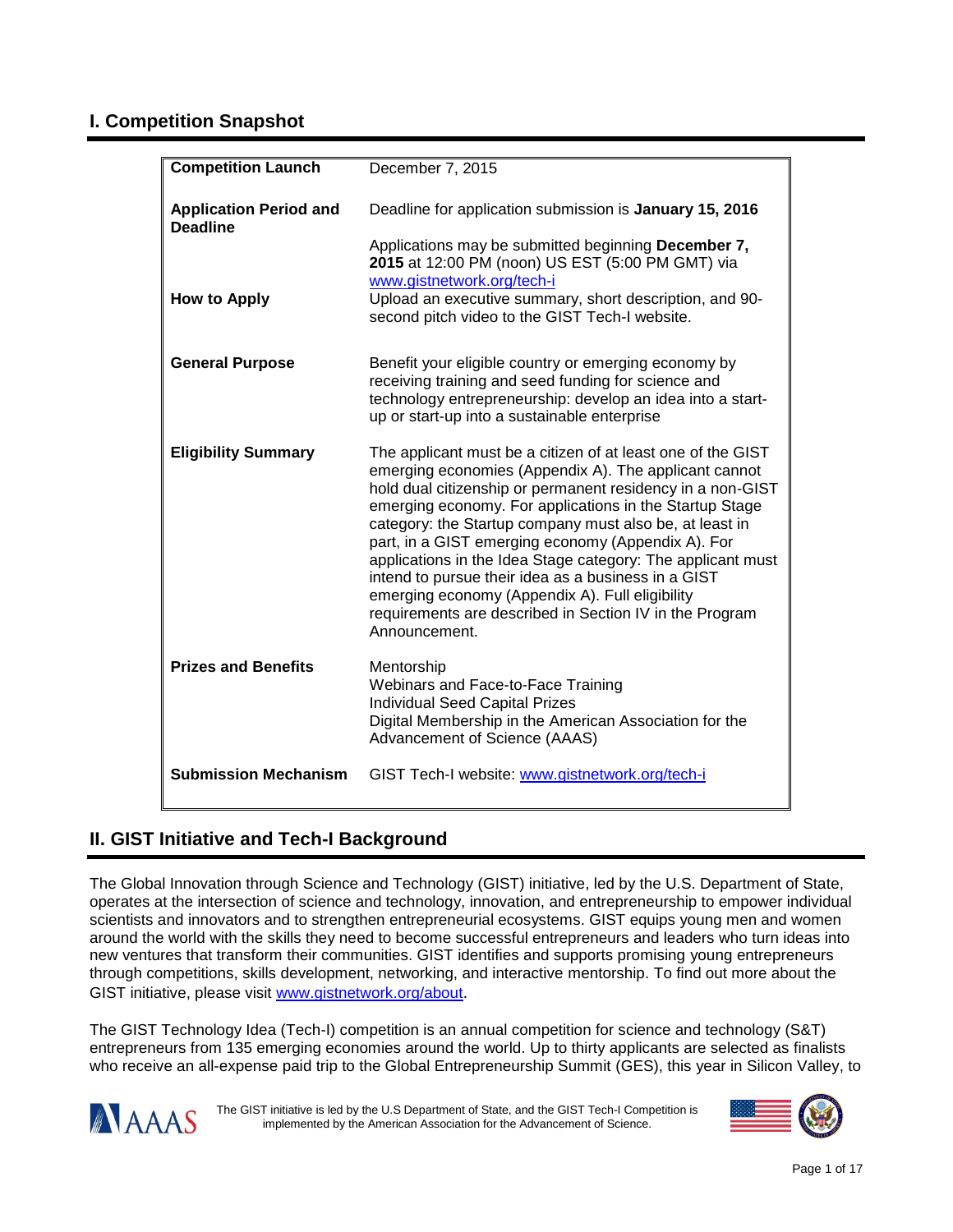showcase their ventures and to receive intensive training. GIST Tech-I winners, selected by experts at GES, win prizes as well as receive one-on-one mentorship and training. The Tech-I Competition is a part of the U.S. Department of State's GIST initiative and is implemented by the American Association for the Advancement of Science (AAAS).

The U.S. Department of State uses science to foster a global environment where invention, innovation, and industry thrive. It engages foreign partners on science policy issues that support open, transparent, and meritocratic systems of governance, executes public diplomacy programs that promote the value of science to the general public, and implements capacity building programs that train young men and women to become entrepreneurs. For more information about the U.S. Department of State, please visit [www.state.gov.](http://www.state.gov/)

AAAS is the world's largest general scientific society and publisher of the *Science* family of journals, which include journals with the largest paid circulations of peer-reviewed general science journals in the world. Founded in 1848, AAAS has 262 affiliated societies and academies of science, serving 10 million individuals. AAAS is a not-for-profit organization that is open to all and fulfills its mission to "advance science, engineering and innovation throughout the world for the benefit of all people" through initiatives in science policy, international programs, and science education. For more information about AAAS, please visit [www.aaas.org.](http://www.aaas.org/)

# **III. Scope of GIST Tech-I Competition**

AAAS invites all eligible participants from the 135 GIST emerging economies listed in Appendix A to participate in the annual GIST Tech-I Competition. More details regarding GIST emerging economies can be found below and on the GIST Tech-I website. Applicants can come from any sector. Some examples of sectors are agriculture, healthcare, energy, environment, ICT and aerospace.

The GIST Tech-I Competition is designed to encourage and support technology and science entrepreneurs to launch and/or grow a company through:

- Training and mentorship with successful entrepreneurs, scientists, angel investors, and venture capitalists
- Networking opportunities
- Access to capital through networking opportunities
- Prizes to support your entrepreneurship goals
- National and international visibility for your idea or enterprise

Each GIST Tech-I application consists of an executive summary (up to 750 words in English), a short description (up to 100 words), and a promotional video (no longer than 90 seconds) of the product or service (see section VI. Application Instructions) and will be reviewed by an expert review panel convened by AAAS. Panels will be chosen based on the particular science and technology sectors covered within the application pool, and also in regard to any specific regional perspectives, such as Eurasia; Latin America & the Caribbean; The Middle East & North Africa; West Africa; East, Central, & Southern Africa. The panels thus will consist of both general and regional scientific and technical experts, as well as innovation and entrepreneurship experts.

The panels will select up to 100 GIST Tech-I semi-finalists, who will have their videos posted online for public voting over a pre-determined period. Based on the public voting and the merit scores from the expert panels, up to thirty finalists will be selected. These finalists will be invited to the 2016 GIST Tech-I Finals at the 2016 Global Entrepreneurship Summit (GES) in Silicon Valley. Immediately prior to GES, all finalists will receive two days of training with AAAS, the U.S. Department of State, and a team of trainers and mentors. As part of GES, the finalists will make their final pitches in one of two classifications: Idea Stage entries and Startup Stage entries. These pitches will be judged by panels of experts who will select competition winners. GIST Tech-I Prize winners will include at minimum the top Idea Stage entry, the top Startup entry, Outstanding Female Entrepreneur, and the Science and Technology Excellence Prize.



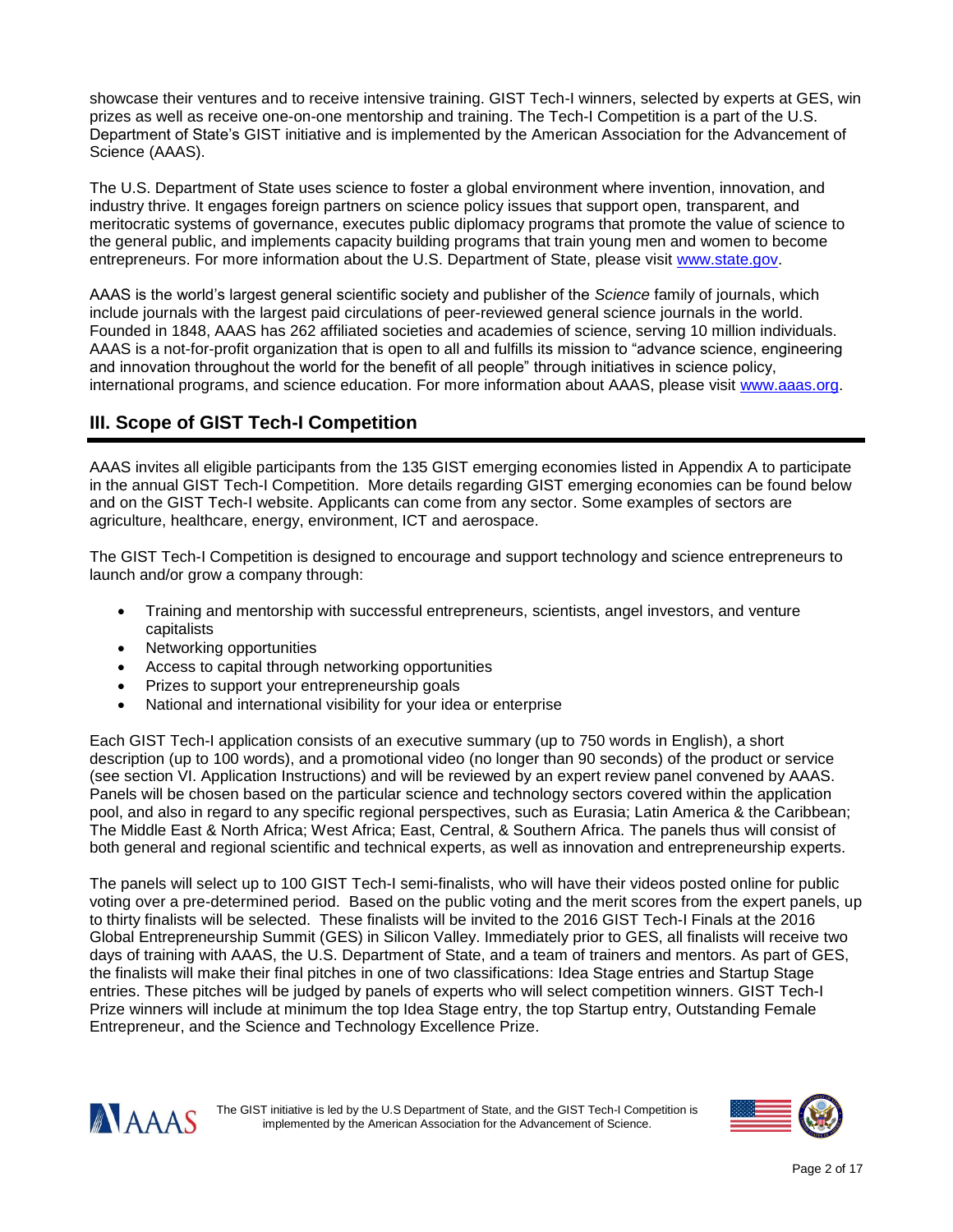# **IV. Eligibility**

Competition applicants must meet all of the following criteria to be eligible to participate in the 2016 GIST Tech-I Competition:

- 1) The applicant must be a citizen of at least one of the GIST countries or emerging economies (Appendix A). The applicant cannot hold dual citizenship or permanent residency in a non-GIST country or emerging economy.
- 2) The application must contain all parts required (described below in Application Instructions).
- 3) The application must be received by the announced submission deadline.
- 4) All applications must focus on science or technology solutions with market potential in a GIST eligible country or emerging economy, or broader.
- 5) For applications in the Startup Stage category: the Startup company must be, at least in part, in a GIST country or emerging economy (Appendix A).
- 6) For applications in the Idea Stage category: The applicant must intend to pursue their idea as a business in a GIST country or emerging economy (Appendix A).
- 7) Teams/individuals may only enter the competition once.
- 8) For a team application, each team must select one member who will be the applicant for the team in the competition. In team situations, eligibility is determined by the applicant team member, not the team as a whole. This member does not have to occupy a particular position on the team, (e.g., CEO); however, their role and responsibilities within the team must be documented in the application. Should the application progress to the finals, the applicant team member will represent the team at the Global Entrepreneurship Summit (GES). The applicant team member is hereafter referred to as the applicant and will be the recipient of any prize funds. Should the applicant from a team be unable to attend the finals, another member of the team may be appointed as a replacement; however, that replacement must meet all the eligibility requirements for the competition as stated in this document. In the case of a replacement, the replacement team member becomes the applicant representing the team at GES and will be the recipient of any prize funds.
- 9) Each applicant must choose to enter the competition as either an Idea Stage or Startup Stage classification based on the following criteria:

#### **Idea Stage**

- The entrepreneur has research or a technology with commercialization potential.
- The entrepreneur has not started a business yet and is willing to start a business.
- The entrepreneur has defined the qualifications of a management team needed to execute the idea.
- The entrepreneur has started to identify advisors.
- The entrepreneur has started market research.

#### **Startup Stage**

- The venture is for profit
- The venture is less than three years old from date of startup.
- The venture has some funding already—either through revenue, through external financing (from public or private sources), or a combination of both.
- The venture has a product or service that is currently in a testing or pilot stage and that can be made available for commercial release.



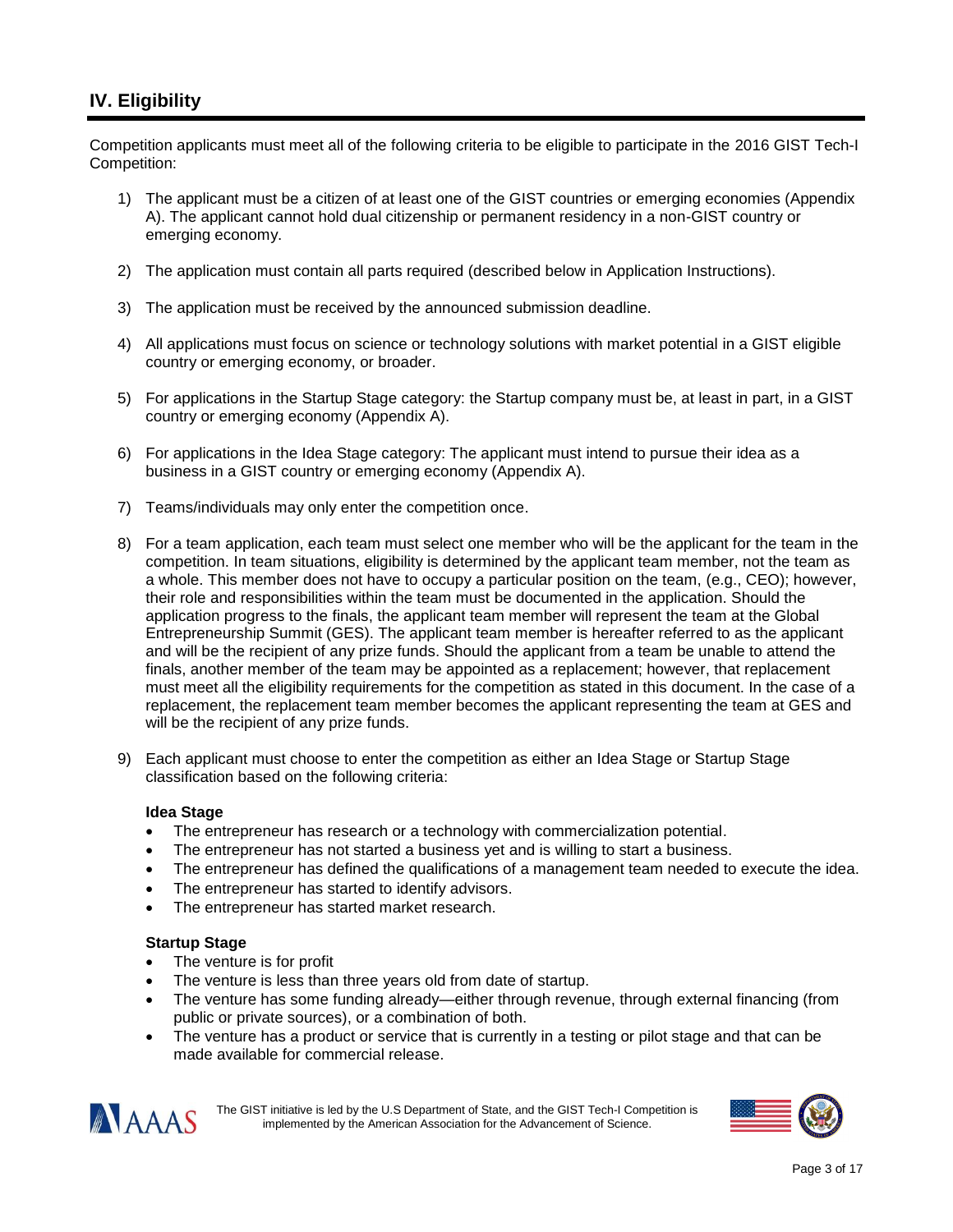- 10) Applications that fall under the following categories will not be accepted:
	- Research projects with no demonstrable commercial potential
	- Teams based at a charity or foundation (not-for-profit) organization
	- Finalists from previous GIST Tech-I competitions who traveled and competed in the GIST Tech-I Finals. Prize winners from I-Dare competitions
	- Teams based at organizations that buy and resell technologies and other goods
- 11) The applicant must be at least 18 years old and can be through 40 years old on January 15, 2016 (application deadline), and must be able to both read and speak English proficiently.
- 12) The applicant must hold a valid passport of a GIST eligible emerging economy and be eligible to travel to participate in the training days and GES, if selected as a finalist. The applicant must be able to obtain a U.S. visa that allows for monetary reimbursements. Also, the applicant should be available to present their Idea or Startup during GES.
- 13) All materials submitted must be the original work of the applicant (see Appendix B).
- 14) All prize winners of the GIST Tech-I Competition must have access to or the ability to obtain a bank account that is able to accept wire transfers in order to receive funds.



## **V. Timeline and Process**

All Finalists Receive Mentorship for 3 Months Following Phase 4

**Table 1: GIST Tech-I Timeline**

|         |                                               | <b>Starts</b>   | <b>Ends</b>      |  |
|---------|-----------------------------------------------|-----------------|------------------|--|
| Phase 1 | <b>Submission &amp; Webinars</b>              | 7 December 2015 | 15 January 2016  |  |
| Phase 2 | Expert Panel Review & Semi-Finalist selection | 25 January 2016 | 28 February 2016 |  |
| Phase 3 | Online voting and Finalist selection          | TBD             | <b>TBD</b>       |  |
| Phase 4 | <b>GIST Tech-I Finals</b>                     | <b>TBD</b>      | <b>TBD</b>       |  |
| Phase 5 | Mentorship of Finalists for 3 months          | TBD             | <b>TBD</b>       |  |



Phase 5

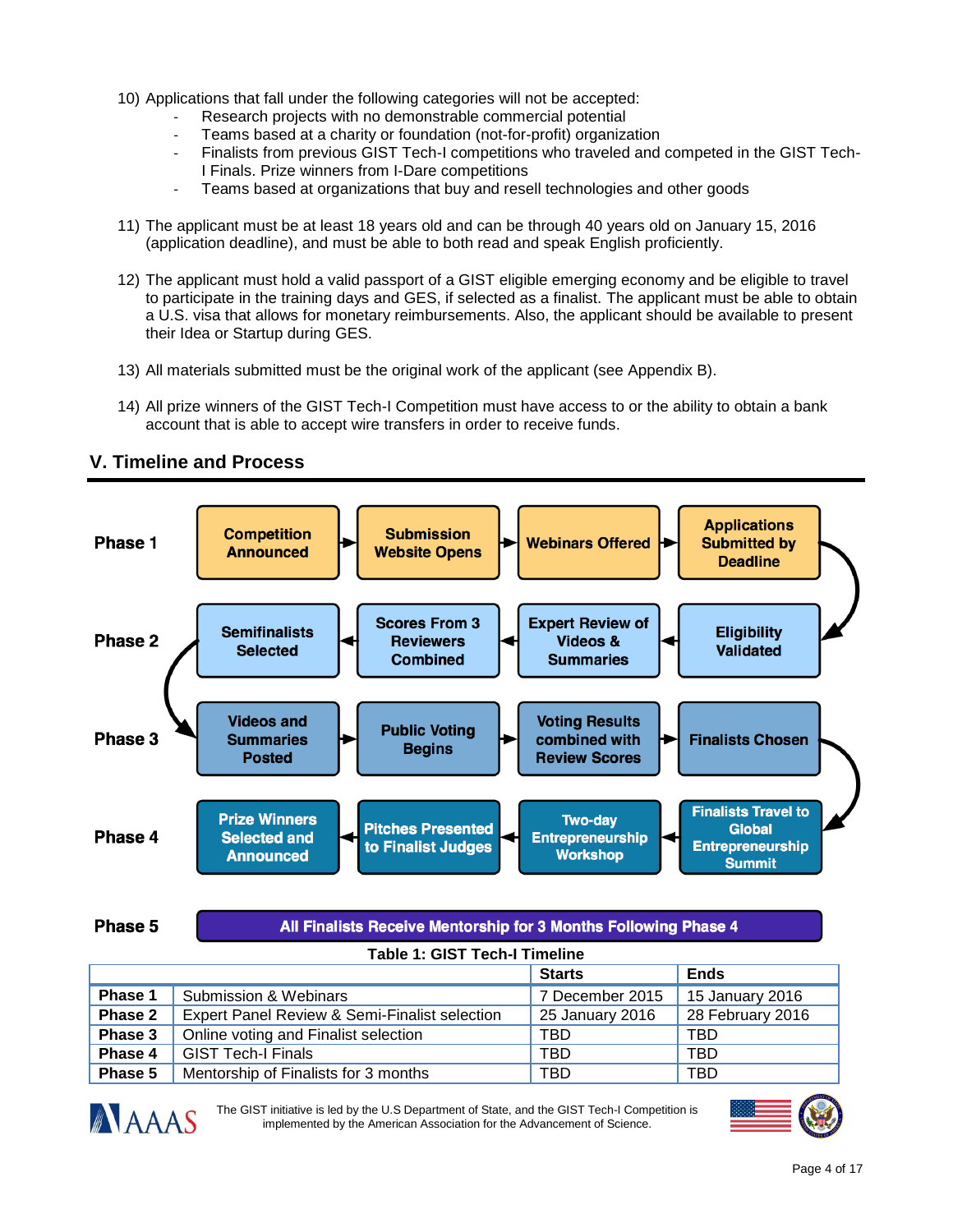## **Phase 1: Submission & Webinars**

A complete GIST Tech-I application consisting of a 750-word executive summary, short description, and a 90 second promotional video must be submitted via the GIST Tech-I website by January 15, 2016, at 12:00 PM (noon) US EST (5:00 PM GMT). Applicants are advised to allow sufficient time prior to the deadline to submit their application and to carefully review the "Application Instructions" and "Evaluation Criteria" prior to submitting. Once the application is submitted by the announced deadline, the applicant may not seek to modify it.

All applicants will be able to access and edit their applications, including submitted applications, until the application deadline.

During the application period, potential applicants can attend webinars to acquire skills to improve their applications:

- 9 December 2015: *Is GIST Tech-I for me? What is GIST Tech-I?*
- 16 December 2015: *How to make a promotional video*
- 6 January 2016: *Advice on how to complete your proposal*

This schedule may be adjusted and additional training webinars may be added. All changes to this schedule will be posted on the GIST Tech-I website, [www.gistnetwork.org/tech-i.](http://www.gistnetwork.org/tech-i)

#### **Phase 2: Expert Panel Review and Semi-finalist Selection**

Expert review panels will select up to 100 semi-finalists, based on the evaluation criteria outlined in Section VII.

Applicants will be notified of the results via email. Results will also be announced on the GIST Tech-I website [\(www.gistnetwork.org/tech-i\)](http://www.gistnetwork.org/tech-i) and on GIST Network social media platforms including Facebook and Twitter: Facebook – [www.facebook.com/GISTNet;](http://www.facebook.com/GISTNet) Twitter – @GISTNetwork.

### **Phase 3: Online Voting and Finalist Selection**

The GIST Tech-I semi-finalists selected from the previous phase are encouraged to mobilize their networks to vote for their videos for roughly a month-long period. Online voting provides evidence of the entrepreneur's ability to create and sustain a strong network. All videos will be made available online for the global public voting audience for the dates specified. All semi-finalists are required to create GIST Network profiles at [www.gistnetwork.org](http://www.gistnetwork.org/) in order to allow the global voting public to view their video and to learn more about the semi-finalists and their idea or start-up. Up to thirty finalists will be selected (see evaluation criteria below for more information).

AAAS will work with all semi-finalists to support their endeavors to promote, advertise, and mobilize networks of voters around the world.

**Voting Frequency and Process:** Each day during the one-month voting period, a person may cast one vote each for any of the semi-finalists. For example, the voter can cast one vote each for several different semifinalists on the same day. After 24 hours, the voter may vote again for any number of semi-finalists. This regulated repetition in voting is allowed in order to encourage Tech-I applicants to build and sustain public enthusiasm and interest—an element of successful S&T entrepreneurship.

However, AAAS reserves the right to discount fraudulent votes as determined by fraud prevention analysis. In cases of severe fraudulent activity AAAS will contact the semi-finalist in order to attempt to resolve the issue. Persistent fraudulent activity will result in the removal of a semi-finalist from the competition.

**GIST Regional Startup Boot Camp Voting:** During online voting for GIST Tech-I applicants in Phase 3, voters will also be given the option to vote for an emerging economy whose entrepreneurs could win attendance at a Regional Startup Boot Camp. This option is presented each time a voter votes for a semi-finalist, so Tech-I



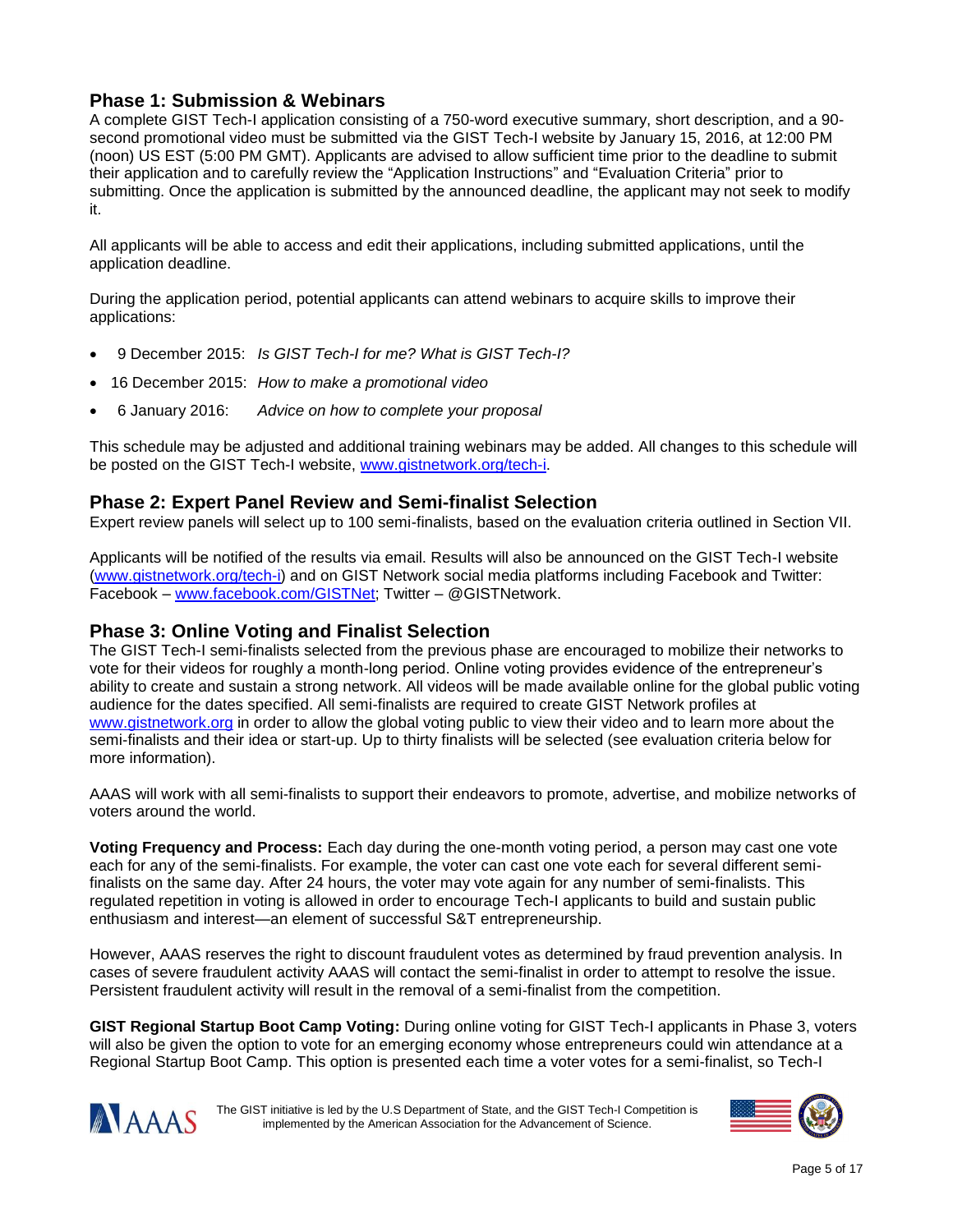applicants can also have an indirect influence on further opportunities for entrepreneurs in their country or region.

GIST Startup Boot Camps empower young science and technology innovators and entrepreneurs through onthe-ground training and mentoring delivered by top U.S. mentors and in-country partners. Training and mentorship, combined with exposure and access to capital, encourage entrepreneurs to confidently apply their skills to advance science and technology ventures. Regional Startup Boot Camps accept entrepreneurs from the local region, or a pre-selected sub-set of countries in a region, to expand the reach of a single country event.

There will be one winning GIST emerging economy in the boot camp competition. This emerging economy will have received the highest number of votes. A limited number of entrepreneurs from the winning emerging economy will be invited to attend a boot camp, either in their country or in another country at the discretion of the U.S. Department of State. The event will be scheduled during the 2017 calendar year. The U.S. Department of State reserves the right to determine where the boot camp will be held. If the boot camp is not held in the winning emerging economy, at least 25% of the boot camp participants will come from the winning emerging economy and transportation of winning emerging economy participants to the camp will be provided. A GIST boot camp prize is restricted to not more than one every three years. All attendees are selected through a transparent application process detailed on [www.gistnetwork.org.](http://www.gistnetwork.org/)

### **Phase 4: GIST Tech-I Finals at the Global Entrepreneurship Summit**

Finalists will be invited to the Global Entrepreneurship Summit (GES) in Silicon Valley, with all travel expenses provided, to participate in the 2016 GIST Tech-I competition as part of GES. All travel will be organized and coordinated by AAAS. On site and immediately prior to GES, all finalists will receive two days of training with AAAS and its team of experience trainers and mentors. All trainers and mentors will sign the AAAS Conflict of Interest and Non-Disclosure agreements so that conversations about the planned product can be open and detailed. Training and group workshop topics may include: perfecting your business model canvas, maximizing your mentorship opportunities, identifying and selling to your key audience, understanding regulatory pathways and IP protection, and effective communication of complex science and technology to a general audience.

Finalists may be required to provide additional information prior to the finals, including the submission of a business model canvas, technical specifications of the innovation, a market-positioning statement on product uniqueness, and a write-up on envisioned social impacts. The Lean Startup Methodology will be the basis for the business model canvas and commercialization strategy requirements.

All finalists will be invited to attend a minimum of three webinars designed to assist and aid in their preparations for the final round of competition. Webinar topics to assist in the development of such materials will include the key components of a business model canvas, effective communication with potential funders, technical writing for entrepreneurs, and the elements of an effective business pitch. The webinars form the pre-requisite training required prior to embarking on the intensive training in country.

There will also be the opportunity for finalists to engage in subject matter-specific sessions with entrepreneurs who have expertise in funding opportunities, stakeholders, and key global technology trends and opportunities within various topic areas. Additional sessions will be held for female finalists only and for those who may have never presented in English previously.

The final round of the GIST Tech-I competition is the presentation pitching, which will take place during GES. Finalists will be split into two groups: Idea Stage entries and Startup Stage entries. Each finalist will give a live, 3-5 minute business pitch to a panel of judges, followed by 3-5 minutes of questioning. Details of judging are described further below in the section on Evaluation Criteria and Process.

Finalists who are chosen to win prizes will be announced during the GIST Prize Ceremony at GES. There will be several prizes, both monetary and non-monetary, presented including Top Startup entry, Top Idea Stage entry, Outstanding Female Entrepreneur, and Science and Technology Excellence Prize. Additionally, all finalists will receive a one-year digital membership to AAAS that provides electronic access to *Science* Magazine and the resources of the association.



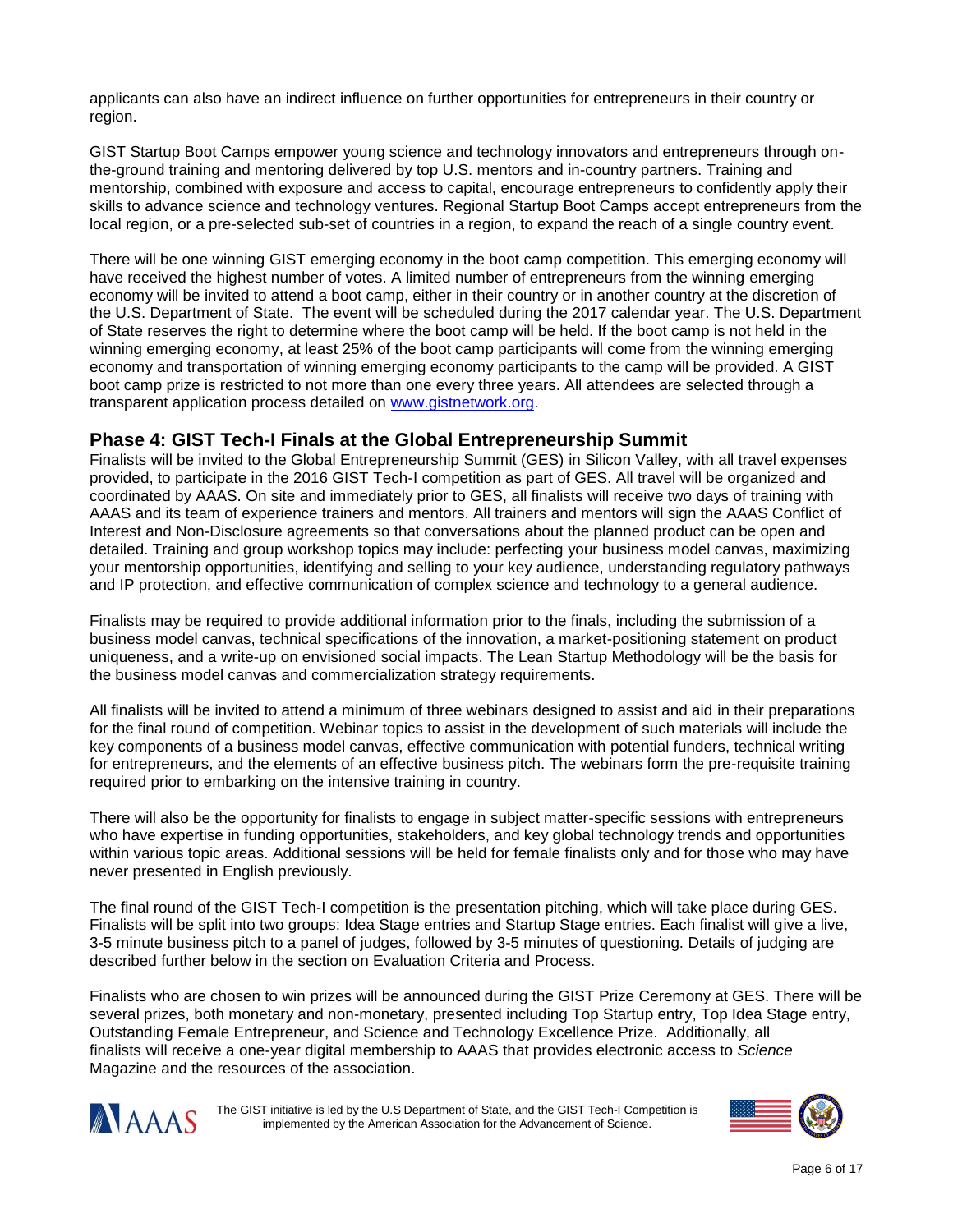# **Phase 5: Mentorship for Finalists Following the Global Entrepreneurship Summit**

The GIST Tech-I finalists who compete in Phase 4 will have the opportunity to work with a suitable mentor for up to three consecutive months following the GIST Tech-I Finals. The mentoring phase of the competition matches each finalist with a mentor and links each finalist with a network of mentors and advisors who can offer assistance meeting a range of needs and requirements.

# **VI. Application Instructions**

In order to participate in the competition, eligible applicants must submit their application online at [www.gistnetwork.org/tech-i](http://www.gistnetwork.org/tech-i) by the announced deadline. At the time of submission, applicants will

- Classify the application as either an Idea Stage or Startup Stage project;
- Assure that the purpose of the work proposed is to benefit a GIST country or emerging economy;
- Acknowledge that any funds or support received from the GIST Tech-I program will be used for lawful purposes;
- Commit to providing a report on the impact of any prize received from the competition;
- Commit to using any Tech-I prize money received to advance the S&T entrepreneurship goals described in the application; and
- Certify that materials submitted in the application are the original work of the applicants. All applications advancing to the semi-final stage will be screened electronically to validate that writing is that of the applicant and not taken from other sources. No application containing plagiarized writing will be funded under this competition. Please carefully read Appendix B below.

Applicants and their representatives are encouraged to contact the AAAS GIST Tech-I team via e-mail to [tech](mailto:tech-i@gistnetwork.org)[i@gistnetwork.org](mailto:tech-i@gistnetwork.org) with questions regarding their application prior to the application deadline. However, applicants are as to check the Frequently Asked Questions that will be published online for the benefit of all applicants at [www.gistnetwork.org/tech-i](http://www.gistnetwork.org/tech-i)

Once the application is submitted by the announced deadline, the applicant may not seek to modify it.

By submitting an application, the applicant agrees to all of the rights, permissions, terms, and conditions of application and participation contained in this document. Upon submission, all applications, encompassing the proposal text and video, become the nonexclusive property of AAAS. AAAS can publicize and use the application materials in order to promote the GIST Tech-I competition. More details on Terms and Conditions of Application and Participation can be found in Section VIII. All proposals and videos will be screened for eligibility immediately following submission. Non-eligible proposals will not advance to review and the applicant will be informed of this action.



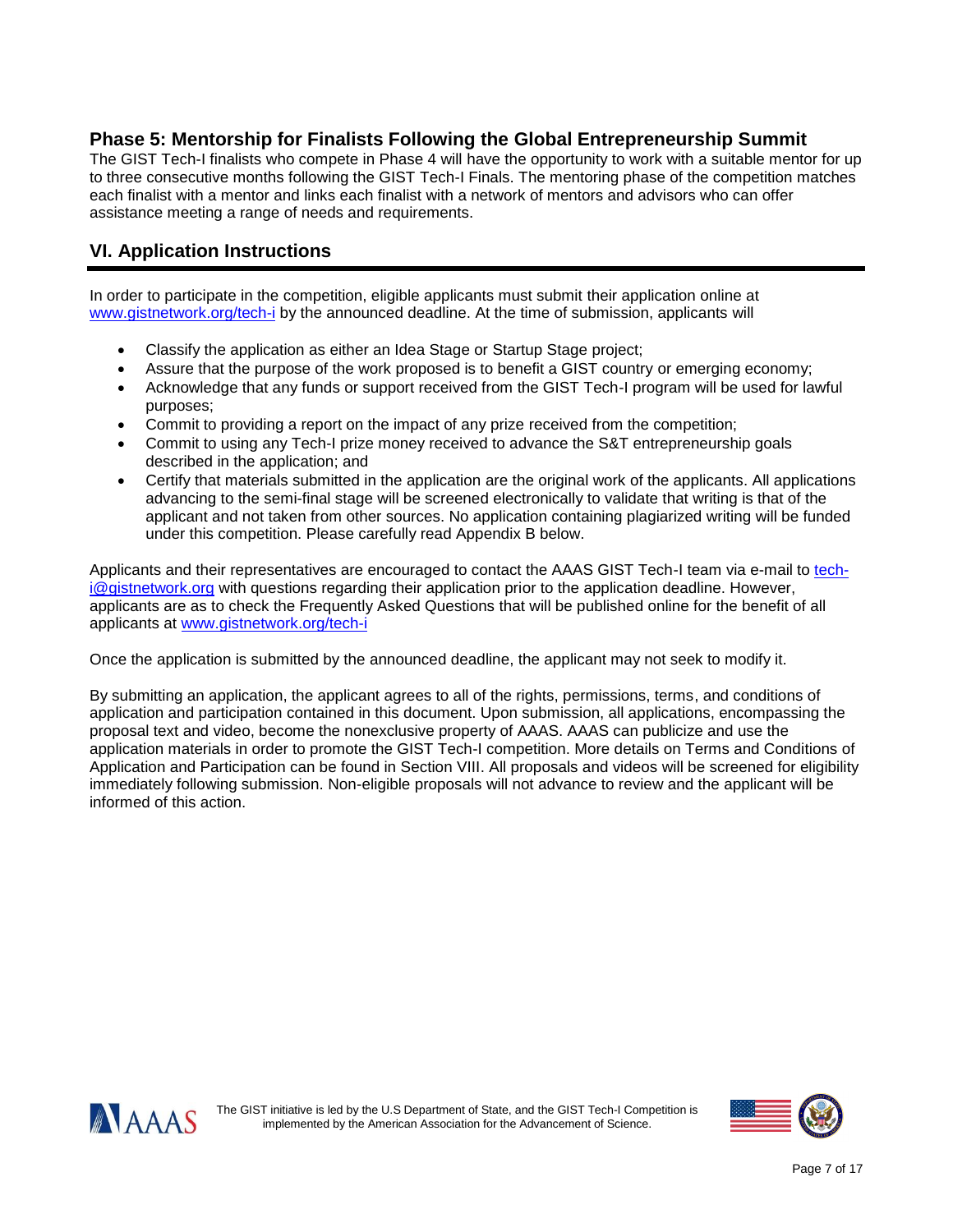The application must contain three components:

1) Executive Summary

The executive summary narrative should not to exceed 750 words, and should be written in English. It should include information addressing the review criteria outlined in Section VII, Table 2, for your submission category (Idea or Startup). In addition to the executive summary narrative, applicants are encouraged to include visuals, such as tables, graphs, and/or photos, to convey additional information or to complement the narrative.

2) Short Description

The short description should not to exceed 100 words, and should be written in English. It should briefly describe the important points of the application: what is the idea or startup; why is it innovative; how will it have an impact. The short description will be posted with your 90-second video during Phase 3. Be sure to give as much specific detail as possible in less than 100 words to excite and interest voters about your work.

#### 3) A 90-Second Promotional Video

Each application must include a 90-second promotional video that highlights the value and purpose of the product or service to customers. The video must be presented in English or include English subtitles. The video cannot exceed 90-seconds.

The video should focus on the concept, product, or service being promoted and its potential market value. Additionally, videos should be both engaging and creative. The use of images, pictures, text, music, animation, or prototypes is actively encouraged.

Videos will be made available to the general public in Phase 3, and therefore, they should not contain any confidential or proprietary information or any copyrighted material for which you have not acquired permission of use. If copyrighted materials are included with permission, credit should be given. AAAS is not responsible for the content of submitted videos. More details on Terms and Conditions can be found in Section IX.

Videos can be uploaded using the application tool. Formats accepted include .MOV, .MPEG4, .MP4, .AVI, .WMV, .MPEGPS, .FLV, .3GPP, and .WebM.

Applicants are encouraged to view videos from the GIST Tech-I 2014 and 2015 finalists which can be found on the How to Apply GIST Tech-I website [\(www.gistnetwork.org/tech-i/howtoapply\)](http://www.gistnetwork.org/tech-i/howtoapply). On this website and the advice page [\(www.gistnetwork.org/tech-i/advice\)](http://www.gistnetwork.org/tech-i/advice) applicants will also find great advice on how to make a successful video using the technical equipment you have around you or using online animation platforms. Additional videos produced by entrepreneurs promoting their products can be found at websites such as Indiegogo and Kickstarter.

## **VII. Evaluation Criteria and Process**

### **Phase 2: Merit Review and Selection of Semi-Finalists**

Each eligible application submitted will be reviewed in Phase 2 by a panel of three experts, including regional experts, scientific and technological experts, and innovation and entrepreneurship experts. Expert reviewers will not be able to view details of the applicant's gender, country, or citizenship. The experts will work anonymously: their names will not be made available to the applicants or to the public. The expert panels will be convened based on the applications within particular scientific and technical fields, or sectors, and within main GIST regions (see Appendix A). Expert panelists will be vetted by AAAS for potential conflict of interest to assure that applications are reviewed impartially and have equitable treatment. All panelists sign AAAS Conflict of Interest and Confidentiality agreements prior to viewing applications.

The panels of experts will evaluate the merit of applications using the following criteria and weighting.



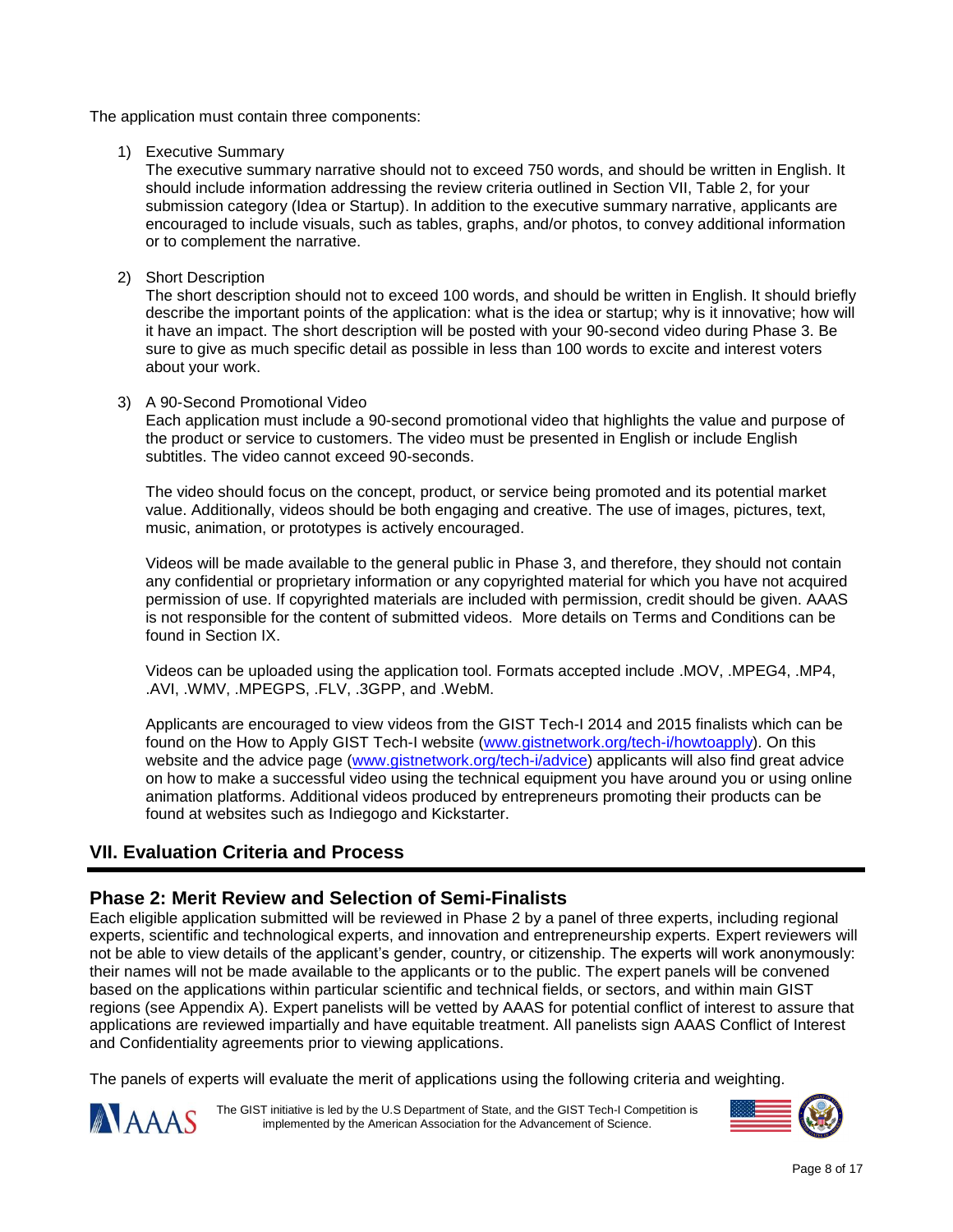| <b>Topic</b>                                                                | <b>Idea Stage</b>                                                       | <b>Startup Stage</b>                                        |  |  |
|-----------------------------------------------------------------------------|-------------------------------------------------------------------------|-------------------------------------------------------------|--|--|
| <b>Significance</b>                                                         |                                                                         |                                                             |  |  |
|                                                                             | 10%                                                                     | 10%                                                         |  |  |
|                                                                             | Assess:                                                                 | Assess:                                                     |  |  |
|                                                                             | (1) The significance of the problem to                                  | (1) The significance of the problem to be                   |  |  |
|                                                                             | be addressed; and                                                       | addressed; and                                              |  |  |
|                                                                             | (2) The potential impact of the proposed                                | (2) The potential impact of the proposed                    |  |  |
|                                                                             | product or service.                                                     | product or service.                                         |  |  |
|                                                                             |                                                                         |                                                             |  |  |
| <b>Scientific and Technical Merit</b>                                       |                                                                         |                                                             |  |  |
| <b>Innovation</b>                                                           | 20%                                                                     | 10%                                                         |  |  |
|                                                                             | Assess                                                                  | Assess                                                      |  |  |
|                                                                             | (1) The degree to which the proposed                                    | (1) The degree to which the proposed                        |  |  |
|                                                                             | product or service is novel; and                                        | product or service is novel; and                            |  |  |
|                                                                             | (2) The degree to which the proposed                                    | (2) The degree to which the proposed                        |  |  |
|                                                                             | product or service is competitive relative                              | product or service is competitive relative                  |  |  |
|                                                                             | to current solutions.                                                   | to current solutions.                                       |  |  |
|                                                                             | 10%                                                                     | 20%                                                         |  |  |
| <b>Technical Approach</b>                                                   | Assess the science and technology                                       | Assess the science and technology basis                     |  |  |
|                                                                             | basis for the product or service idea. Is                               | for the product or service. Is the prototype                |  |  |
|                                                                             | the planned approach appropriate?                                       | at an appropriate stage of development?                     |  |  |
|                                                                             | Considering any prototype, known risks,                                 | Are there any significant remaining                         |  |  |
|                                                                             | and what S&T work needs to be done?                                     | technology risks?                                           |  |  |
|                                                                             |                                                                         |                                                             |  |  |
| <b>Commercial Potential and Impact for GIST Country or Emerging Economy</b> |                                                                         |                                                             |  |  |
|                                                                             |                                                                         |                                                             |  |  |
| <b>Business Strategy</b>                                                    | 25%                                                                     | 20%                                                         |  |  |
|                                                                             | Does the applicant clearly identify a                                   | Does the applicant clearly articulate                       |  |  |
|                                                                             | market niche and potential customers in                                 | market needs, potential customers, and                      |  |  |
|                                                                             | the GIST country, and why they would                                    | their needs in the GIST country, and why                    |  |  |
|                                                                             | want the product/service? Are the plans                                 | they would want the product/service? Are                    |  |  |
|                                                                             | for using GIST Tech-I prize funds to                                    | the plans for using GIST Tech-I prize                       |  |  |
|                                                                             | move from idea to startup in the GIST                                   | funds to grow the startup in the GIST                       |  |  |
|                                                                             | country appropriate?                                                    | country appropriate?                                        |  |  |
| <b>Team</b>                                                                 | 15%                                                                     | 20%                                                         |  |  |
|                                                                             | Does the applicant have a clear                                         | Assess:                                                     |  |  |
|                                                                             | understanding of the necessary                                          | (1) The capability of the team to conduct                   |  |  |
|                                                                             | expertise and individual roles to move                                  | the proposed work; and                                      |  |  |
|                                                                             | from idea to startup? Is the described                                  | (2) The leadership structure and                            |  |  |
|                                                                             | management team and structure                                           | management plan. Are plans for future                       |  |  |
|                                                                             | appropriate?                                                            | support/partnerships appropriate and                        |  |  |
|                                                                             |                                                                         | achievable?                                                 |  |  |
| <b>Promotional Video</b>                                                    |                                                                         |                                                             |  |  |
|                                                                             | 20%                                                                     | 20%                                                         |  |  |
|                                                                             | Is the video engaging and appropriate                                   | Is the video engaging and appropriate for                   |  |  |
|                                                                             | for a broad public audience? Does it                                    | a broad public audience? Does it express                    |  |  |
|                                                                             | express a compelling concept? Does                                      | a compelling concept? Does the content                      |  |  |
|                                                                             | the content convey that the product or<br>service has market potential? | convey that the product or service has<br>market potential? |  |  |

## **Table 2: Evaluation Criteria**

Using the above criteria, up to 100 GIST Tech-I semi-finalists will be selected based on merit, with representation from all regions (Appendix A) and with a balance of Idea and Startup stage applications.



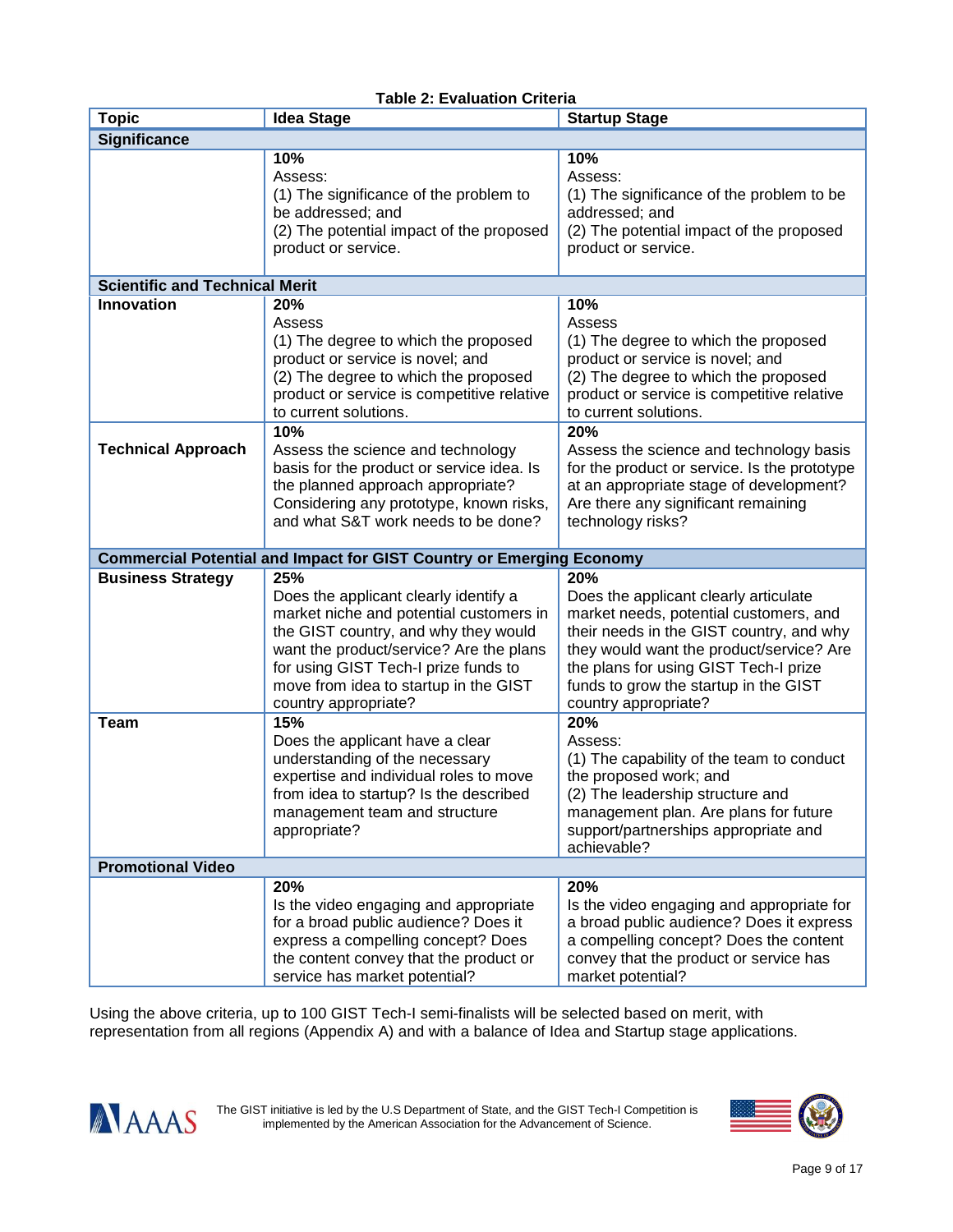#### **Reviewers' Comments**

Following the announcement of the semi-finalists, any applicant who wants to see the reviewers' comments on their own proposal may contact AAAS. Applicants may not request information regarding other applicants' reviewers' comments, and any attempt to do so will result in proposal disqualification. Decisions made regarding semi-finalists, finalists, and prize winners are final and not subject to appeal.

#### **Phase 3: Merit Evaluation and Selection of Finalists**

Once selected in Phase 2, the semi-finalists' videos, short descriptions, and executive summaries will be posted online for public voting in order to help determine the GIST Tech-I finalists. Online voting provides evidence of the entrepreneur's ability to establish networks and to mobilize support, as well as provides evidence of the value the public places on an entrepreneur's idea.

A maximum of thirty GIST Tech-I finalists (half Idea and half Startup stage applications) will be selected based on the expert panels' scores assigned in Phase 2 (60%) and the total number of online votes (40%). For proposals of similar merit and voting support, the gender of applicant, region, and subject area will be given consideration, in order to ensure equity and diversity. Shortly after voting ends, applicants will be notified whether they have been chosen as finalists.

#### **Phase 4: Pitching Competition at the Global Entrepreneurship Summit**

Finalists will compete at the GIST Tech-I competition through the pitch presentation, which will be the sole basis for selection of prize winners at the finals: the expert review scores and number of votes in Phases 2 and 3 will not be considered in choosing the prize winners. The details of the judging criteria for the final round will be communicated to all finalists when they are invited to the GIST Tech-I Finals so that they will have adequate time to prepare. The criteria used will be similar to those in Phase 2 but with stronger requirements for a demonstration of product suitability and marketing potential or capabilities.

AAAS will vet each judge for suitability based on expertise in science and technology, angel investing, venture capital, and entrepreneurship. AAAS will also vet each judge for potential conflicts of interest to assure that Finalists are judged impartially and are treated equitably. All judges will sign AAAS Conflict of Interest and Confidentiality agreements and receive instructions and guidance on judging criteria from AAAS in advance of the Pitch Competition. AAAS follows well-established standards regarding Conflicts of Interest and Confidentiality, consistent with the approaches adopted by the U.S. National Science Foundation and the National Institutes of Health.

Two types of judges may be present at the Pitching Competition:

- *Finalist Judges* are judges present for all pitches in the pitching competition, both the Idea Stage and Start-up Stage. They are confirmed up to a week in advance to allow training, and to help them prepare they will be provided with participant background materials but will not consider those materials in assigning scores. Finalist Judges may have served as mentors in the training sessions. Mentors who serve as Finalist Judges will recuse themselves from a pitch if they worked with any finalist for a longer period than others. If they recuse themselves from more than three pitches, they will serve as a *VIP Judge*.
- *VIP Judges* may be brought in closer to the pitching competition. They typically will not have had time to review participants' background materials, but instead will react solely to the pitch presentations that they attend, bringing a fresh perspective into the competition. They are usually present only for a subset of pitches. If a VIP Judge is present and participated (e.g. was not recused) for all pitches relevant to a prize category, the VIP Judge's vote will be counted in choosing the prize recipient in that category; otherwise the VIP Judges comments and opinions will still be considered by the prize-ranking panel for that particular prize.
- The prize-ranking panel for a prize category is made up of all Finalist Judges and VIP Judges who were present and participated (e.g. were not recused) for pitches relevant for the prize category.



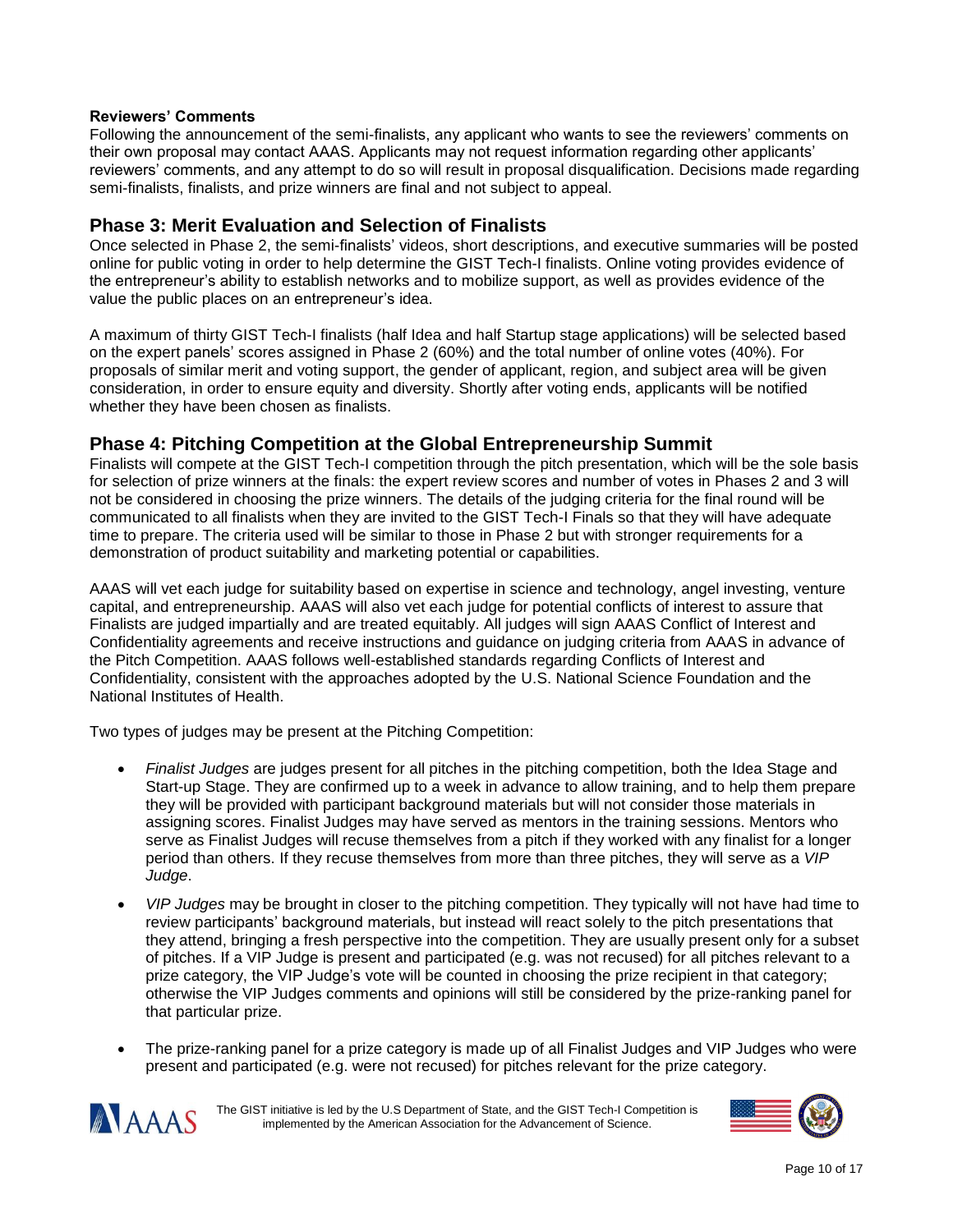Judges will score finalists and make prize recommendations to the AAAS Tech-I Finals Prize Selection Committee, who will make the final decision about the prize recipients. If the winner(s) in a prize category is not evident from the judges' scores, the AAAS Tech-I Finals Prize Selection Committee will use the prize-ranking panel's comments in combination with consideration of gender, region, subject area, and other factors relevant to Tech-I competition goals to select the prize recipient.

# **VIII. Terms and Conditions of Application and Participation in GIST Tech-I**

- 1. **Liability:** AAAS does not endorse any submission or any opinion, recommendation, or advice expressed therein, and expressly disclaims any and all liability in connection with submissions.
- 2. **Intellectual Property Rights:** AAAS does not permit infringement of any intellectual property rights and will disqualify any submission if properly notified that a submission's contents infringe on another's rights. In connection with submissions, applicants affirm, represent, and/or warrant that they own or have the necessary licenses, rights, consents, and permissions to use and authorize AAAS to use all patent, trademark, trade secret, copyright, or other proprietary rights in and to any and all submissions to enable inclusion and use of the submissions in the manner contemplated by AAAS and these Terms and Conditions.
- 3. **Agreement of Terms and Conditions:** By submitting an application, the applicant agrees to all of the rights, permissions, and terms and conditions as contained in this document.
- 4. **Non-Exclusive Rights to Submitted Material:** By entering the GIST Tech-I Competition, applicants agree that AAAS and the U.S. Department of State shall have the nonexclusive right to use all submitted materials for promotional purposes, in perpetuity throughout the world and in any and all media for no payment or other compensation. All submitted materials, including videos, may be used by AAAS and the U.S. Department of State for the purpose of communication, training, outreach, promotional activities, and other purposes. By entering the Competition each applicant agrees to grant AAAS and the U.S. Department of State an irrevocable, royalty-free license to use the video entered for publications and promotional activities including, but not limited to, the competition website, GIST initiative associated websites, social media pages, as well as any other promotional activities of both AAAS and the Department of State.
- 5. **Third Party Material:** Applicants further agree that they will not submit material that is copyrighted by a third party, protected by trade secret, or otherwise subject to third-party proprietary rights, including privacy and publicity rights, unless the applicant is the owner of such rights or has permission from their rightful owner to submit the material.
- 6. **Rights, Licenses, Consent, and Permission:** By entering the competition, applicants warrant and confirm that they grant and have obtained all necessary rights, licenses, consents and permissions from all persons rendering performances in relation to their video(s), including but not limited to consents from all persons whose performances are reproduced in the video(s) or otherwise in order that AAAS and the U.S. Department of State may make the fullest use of the video(s). If any such consents, permissions or any clearances have not been properly and legally obtained, then the entrant, upon submitting the video(s), agrees to indemnify and keep AAAS and the U.S. Department of State fully indemnified from and against any claim, damage, loss (whether foreseeable or not), liability or cost including reasonable legal fees arising out of any failure to obtain such consents.
- 7. **Legality:** By entering the competition, applicants warrant and confirm that the applicant is in compliance with all laws applicable to the application and the work proposed.



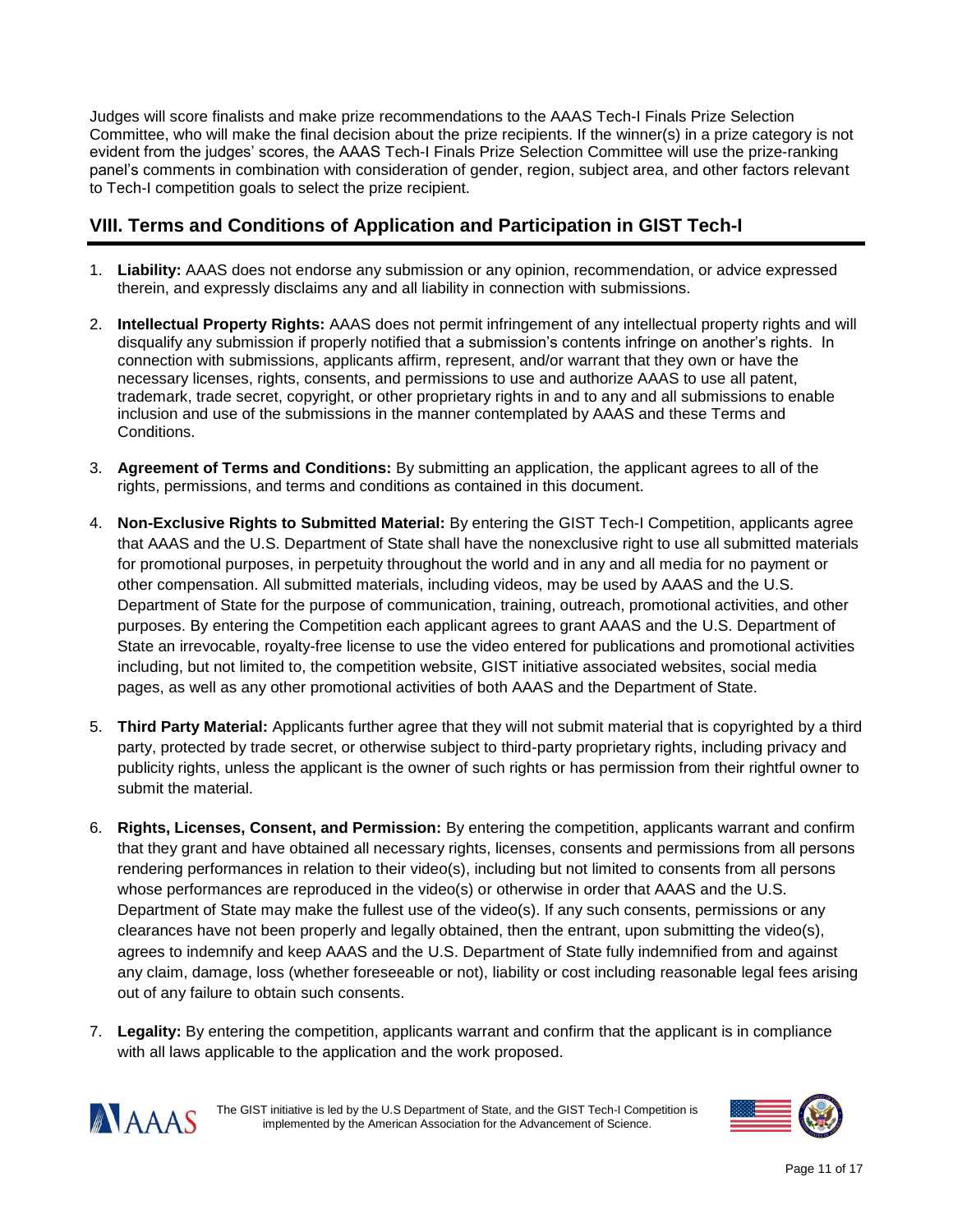- 8. **Offensive, Inappropriate, Derogatory, or Libelous Materials:** Regarding the promotional video, any form of violence, profanity, sexually explicit content, libel and/or attacks on individuals or organizations may not be depicted. Videos should not invade privacy, reveal other people's personal information or display predatory behavior. Videos must not contain material that promotes intolerance, harassment, intimidation, racism, hatred or harm against any group, individual or organization or promote discrimination based on race, gender, religion, nationality, disability, sexual orientation or age. AAAS reserves the right, in its sole discretion, to disqualify and delete any application it deems to be offensive, inappropriate, derogatory and libelous, or not in keeping with the competition theme or that is otherwise not in compliance with the official GIST Tech-I terms and conditions.
- 9. **Lost or Damaged Materials:** AAAS accepts no responsibility for applications lost, delayed, misdirected, damaged or undelivered. Incomplete, non-compliant and/or illegible entries will be disqualified. AAAS shall not be responsible for technical errors in telecommunications networks, Internet access or otherwise, preventing entry to the competition.
- 10. **Publicity:** By entering the GIST Tech-I, applicants acknowledge that they may be featured in publicity without further consent. Such publicity may include without limitation the applicant's video, and their name and/or likeness, voice, photographs and/or video footage of the applicant, biographical information provided by the entrants/winners and/or any statement made by them concerning the competition and/or the prizes. Applicants agree that any or all such elements may be used by AAAS and the U.S. Department of State in any and all media in perpetuity throughout the world. Nevertheless, AAAS and the U.S. Department of State shall have no obligation to include an entrant in any publicity whatsoever.
- 11. **Plagiarism:** By entering the GIST Tech-I, the applicant certifies that materials submitted in the application are the original work of the applicants (see Appendix B). All applications advancing to the semi-final stage will be screened electronically to validate that writing is that of the applicant and not taken from other sources. No application containing plagiarized writing will be funded under this competition.
- 12. **Reporting:** All applicants who advance to become Finalists commit to provide AAAS with reasonable assistance in communicating the outcomes and impacts to the public of their work. Prize recipients commit to providing a report six months following the receipt of their prize money.
- **13. Export Control:** AAAS complies with all U.S. laws and regulations and applicable international law pertaining to export controls and to the participation of foreign nationals or institutions in its activities. It is AAAS's policy not to conduct any transactions with U.S. restricted entities without appropriate authorization from the U.S. Government, including licenses and other permits and restrictions. AAAS reserves the right to restrict the participation of any individual or institution in its programs.
- **14. Intellectual Property Rights to Work Produced Under Prizes:** AAAS makes no claim to intellectual property rights to any work created under any prize. However, AAAS shall have the right to share information provided by participants regarding outcomes and impacts of Tech-I participation with the U.S. Department of State and to publicize the program through summaries of participants' reports and other means.
- **15. Dissemination:** AAAS reserves the right to publicly disseminate general information about submissions. Such information may include: the number of proposals received; the names of applicants and applicant organizations; the applicant's citizenship; titles of proposed activities; and sector(s) in which the work is proposed. For teams receiving prizes, AAAS reserves the right to publically disseminate descriptions of proposals funded, as well as reports about progress and outcomes. All finalists will be expected to provide AAAS with reasonable assistance in communicating the outcomes and impacts to the public of their work.



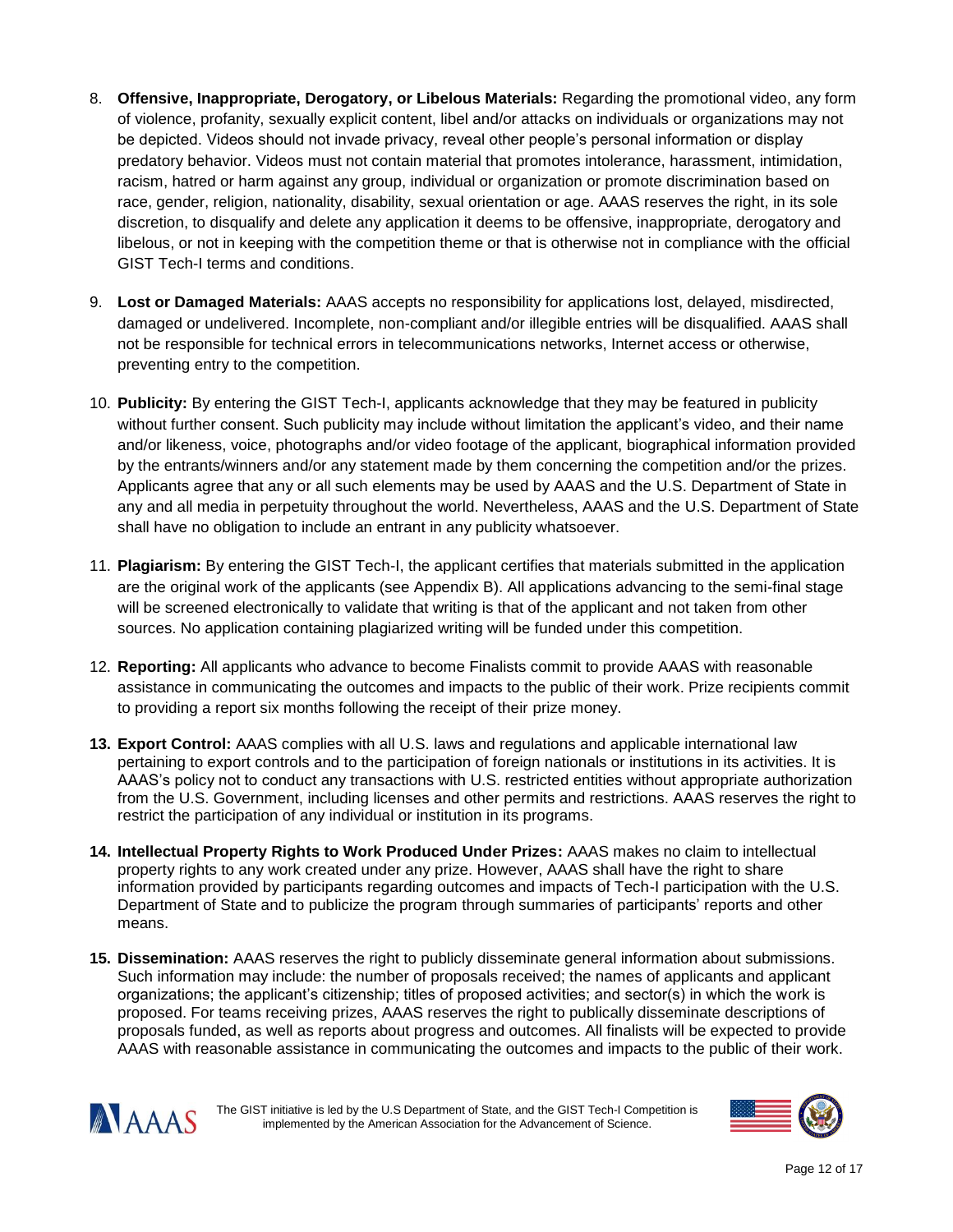- **16. Finalists' Travel to GES:** For each finalist, GIST Tech-I will cover all costs for one individual (the applicant) to travel to the training and the Global Entrepreneurship Summit (GES). These costs include: visa fees (if applicable), air travel, ground transportation to and from airports, accommodation at GES, and meals while in country and during transit to and from GES. AAAS will not be responsible for expenses other than the ones specified above, unless the extra cost has been pre-approved by AAAS after having received a written request. AAAS will not be responsible for the inability of an applicant to obtain a visa to travel to GES.
- **17. Prize Payment:** Monetary prizes will be disbursed in a single installment via wire transfer to a bank account held in the applicant's name. All prizes will be granted to the applicant only. All prize recipients will be required to sign the prize acceptance providing bank wire transfer information and reiterating commitment to the "Terms and Conditions of Application and Participation in Tech-I" including intention to use the prize money only for lawful purposes, use it towards the goals and activities proposed in the application submitted to Tech-I, and to provide a report regarding the impact that the GIST Tech-I competition and prize has had in advancing the prize winner's entrepreneurship goals. Prizes may be subject to taxation in certain situations.
- **18. Protection of Confidential Information:** Demographic information collected from application materials, including gender, citizenship, and residency, will not be shared with the expert review panelists and judges. For semi-finalists and finalists, limited personal information (e.g., name and citizenship), may be made publically available in promotional materials and specifically as part of the voting process and associated applicant profile. Applicants will be made aware of this prior to information being made publically available.

Information collected from voters during the voting phase of the competition, including name and email, will not be stored unless the voter's explicit approval is given for AAAS to contact the individual with information updates for the GIST Tech-I competition. No information will be shared with outside third parties.

Applicants are responsible for identifying any business confidential information contained in their application materials. AAAS assumes that no business confidential information will be disclosed by an applicant including the initial application and the pitch presentation. If there is a valid need to provide any business confidential information after selection as a semi-finalist, such information shall be clearly marked so that AAAS can, to the degree reasonably possible, protect it by restricting its exposure to its authorized staff, to its funding and oversight agencies, and to external U.S. and international business reviewers and judges. Any materials containing business confidential materials should be clearly labeled "Business Confidential." Independent U.S. and international business reviewers and judges retained by AAAS, as well as all personnel of AAAS and its partner organizations, are required to adhere to strict standards of confidentiality and conflict of interest in the handling of all business confidential information contained in any materials. Reviewers and judges will be required to sign a non-disclosure agreement and conflict of interest prior to receipt of any business confidential materials from an applicant. A copy of the template for this agreement is available on request by corresponding to: [tech-i@gistnetwork.org.](mailto:tech-i@gistnetwork.org)

Applicants may request that particular organizations or individuals, whose access to their proposals would compromise business confidential information, not be selected as reviewers. Such information must be disclosed to AAAS at the initial, Phase 1, application submittal. This can be done by contacting the AAAS GIST Tech-I Team at [tech-i@gistnetwork.org.](mailto:tech-i@gistnetwork.org)

# **X. Definitive Version of this Announcement**

For explanatory purposes or for clarification, this competition announcement and associated documents will be translated into Arabic, French, Russian, and Spanish. In the event of the existence of such a translation, the English language version shall serve as the definitive version determining the interpretation of any provision contained herein. Should AAAS amend or make corrections or clarifications to this announcement, applicants will be promptly notified.

# **XI. Additional Information and Support**

Questions and correspondence regarding this competition announcement should be directed to the AAAS GIST Tech-I Team (please see contact information below). Applicants are requested to identify themselves in all



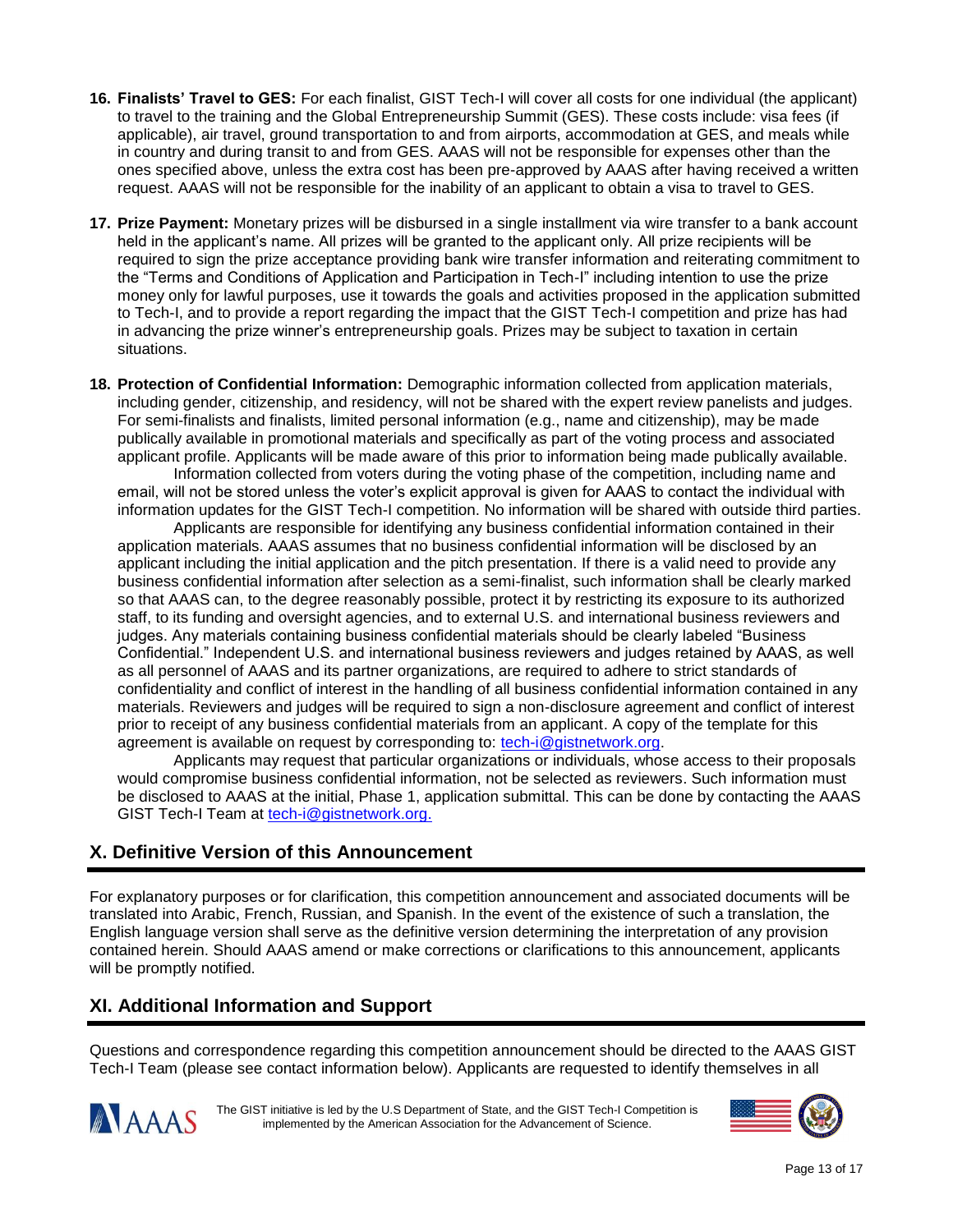correspondence and to put the phrase "GIST Tech-I" in the email subject line. AAAS may choose not to disclose certain information in a response to any question or query, if in our view such details would affect the fairness or transparency of the competition or convey an undue advantage to an applicant. Applicants are encouraged to review the Frequently Asked Questions (FAQ) on the GIST Tech-I website on a regular basis as answers are updated daily while applications are being accepted. AAAS also reserves the right to disclose to all other applicants an answer or clarification to a question from an applicant in the interest of fairness, objectivity, and transparency of this competition.

AAAS reserves the right to amend, modify or change any of the terms and conditions at any time and without prior notice by posting the amended terms on the GIST Tech-I website, [www.gistnetwork.org/tech-i.](http://www.gistnetwork.org/tech-i) The amended terms and conditions shall automatically be effective upon posting on the GIST Tech-I website.

AAAS

Attn: GIST Tech-I Team, Research Competitiveness Program 1200 New York Avenue NW Washington, DC 20005 E-mail: [tech-i@gistnetwork.org](mailto:tech-i@gistnetwork.org)



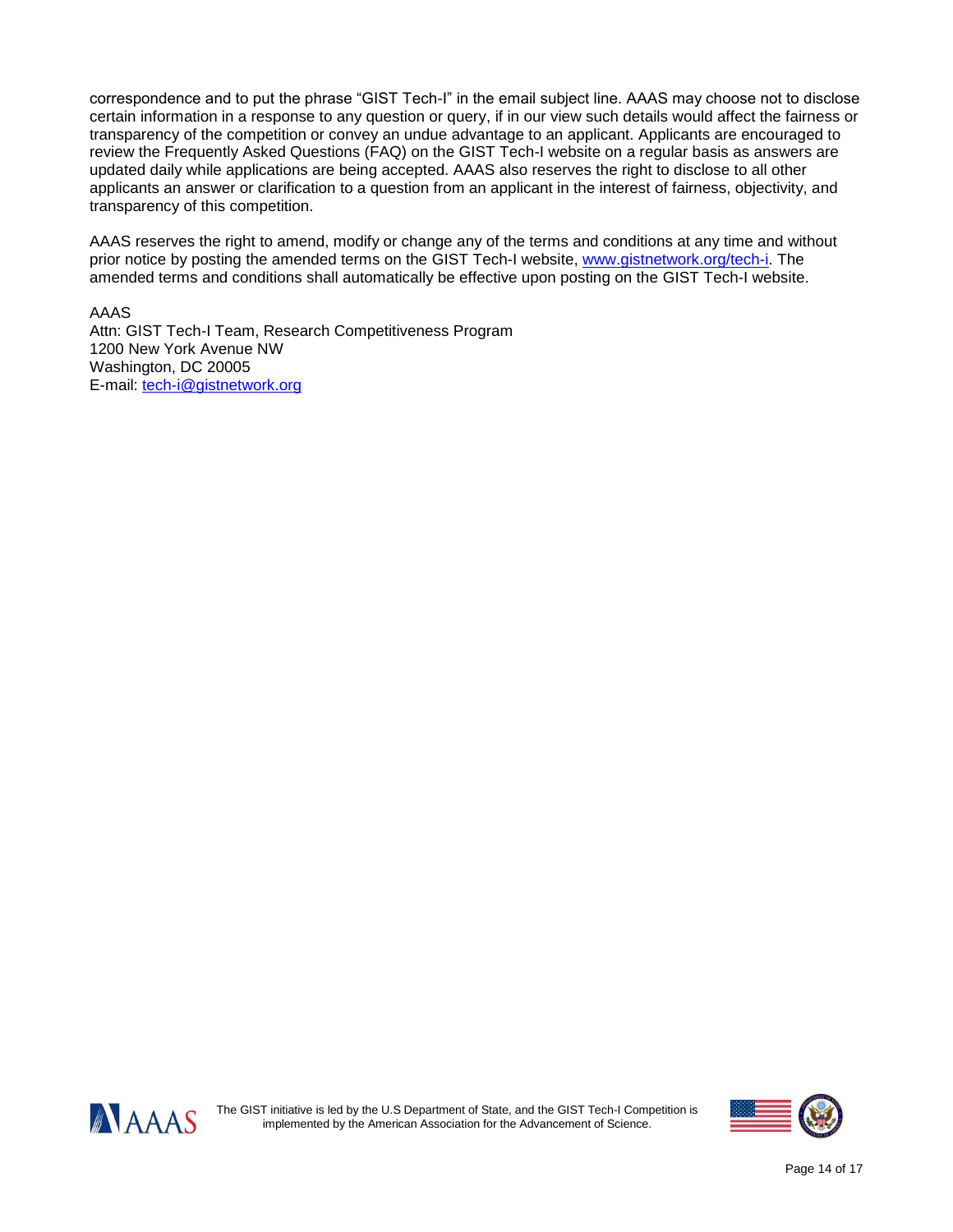## **APPENDIX A - GIST Countries Global Innovation through Science and Technology**

*Operating in 135 Emerging Economies*

| <b>Eurasia</b>       | Latin America & the Caribbean  | The Middle East & North     | <b>West Africa</b> | East, Central, and       |
|----------------------|--------------------------------|-----------------------------|--------------------|--------------------------|
|                      |                                | Africa                      |                    | <b>Southern Africa</b>   |
| Afghanistan          | Argentina                      | Algeria                     | Benin              | Angola                   |
| Albania              | Belize                         | Bahrain                     | Burkina Faso       | Botswana                 |
| Armenia              | Chile                          | Egypt                       | Cape Verde         | Burundi                  |
| Azerbaijan           | Colombia                       | Iraq                        | Cote d'Ivoire      | Cameroon                 |
| Bangladesh           | Costa Rica                     | Jordan                      | Gambia             | Central African Republic |
| <b>Belarus</b>       | Dominica                       | Kuwait                      | Ghana              | Chad                     |
| Bhutan               | Dominican Republic             | Lebanon                     | Guinea             | Comoros Islands          |
| Bosnia & Herzegovina | Ecuador                        | Libya                       | Liberia            | Congo                    |
| <b>Brunei</b>        | El Salvador                    | Morocco                     | Mali               | Congo (Republic of)      |
| <b>Bulgaria</b>      | Guatemala                      | Oman                        | Mauritania         | Djibouti                 |
| <b>Burma</b>         | Guyana                         | Qatar                       | Niger              | Eritrea                  |
| Cambodia             | Haiti                          | Saudi Arabia                | Nigeria            | Ethiopia                 |
| Fiji                 | Honduras                       | Syria                       | Senegal            | Gabon                    |
| Georgia              | Jamaica                        | Tunisia                     | Sierra Leone       | Kenya                    |
| Hungary              | Mexico                         | Turkey                      | Togo               | Lesotho                  |
| Indonesia            | Nicaragua                      | <b>United Arab Emirates</b> |                    | Madagascar               |
| Kazakhstan           | Panama                         | West Bank and Gaza          |                    | Malawi                   |
| Kiribati             | Paraguay                       | Yemen                       |                    | Mauritius                |
| Kosovo               | Peru                           |                             |                    | Mozambique               |
| Kyrgyzstan           | St. Lucia                      |                             |                    | Namibia                  |
| Laos                 | St. Vincent and the Grenadines |                             |                    | Rwanda                   |
| Macedonia            | Suriname                       |                             |                    | Sao Tome and Principe    |
| Malaysia             |                                |                             |                    | Seychelles               |
| Maldives Islands     |                                |                             |                    | Somalia                  |
| Marshall Islands     |                                |                             |                    | South Africa             |
| Micronesia           |                                |                             |                    | South Sudan              |
| Moldova              |                                |                             |                    | Swaziland                |
| Mongolia             |                                |                             |                    | Tanzania                 |
| Montenegro           |                                |                             |                    | Uganda                   |
| Nepal                |                                |                             |                    | Zambia                   |
| Pakistan             |                                |                             |                    | Zimbabwe                 |
| Palau                |                                |                             |                    |                          |
| Papua New Guinea     |                                |                             |                    |                          |
| Philippines          |                                |                             |                    |                          |
| Romania              |                                |                             |                    |                          |
| Samoa                |                                |                             |                    |                          |
| Serbia               |                                |                             |                    |                          |
| Solomon Islands      |                                |                             |                    |                          |
| Sri Lanka            |                                |                             |                    |                          |
| Tajikistan           |                                |                             |                    |                          |
| Thailand             |                                |                             |                    |                          |
| Timor-Leste          |                                |                             |                    |                          |
| Tonga                |                                |                             |                    |                          |
| Turkmenistan         |                                |                             |                    |                          |
| Tuvalu               |                                |                             |                    |                          |
| Ukraine              |                                |                             |                    |                          |
| Uzbekistan           |                                |                             |                    |                          |
| Vanuatu              |                                |                             |                    |                          |
| Vietnam              |                                |                             |                    |                          |